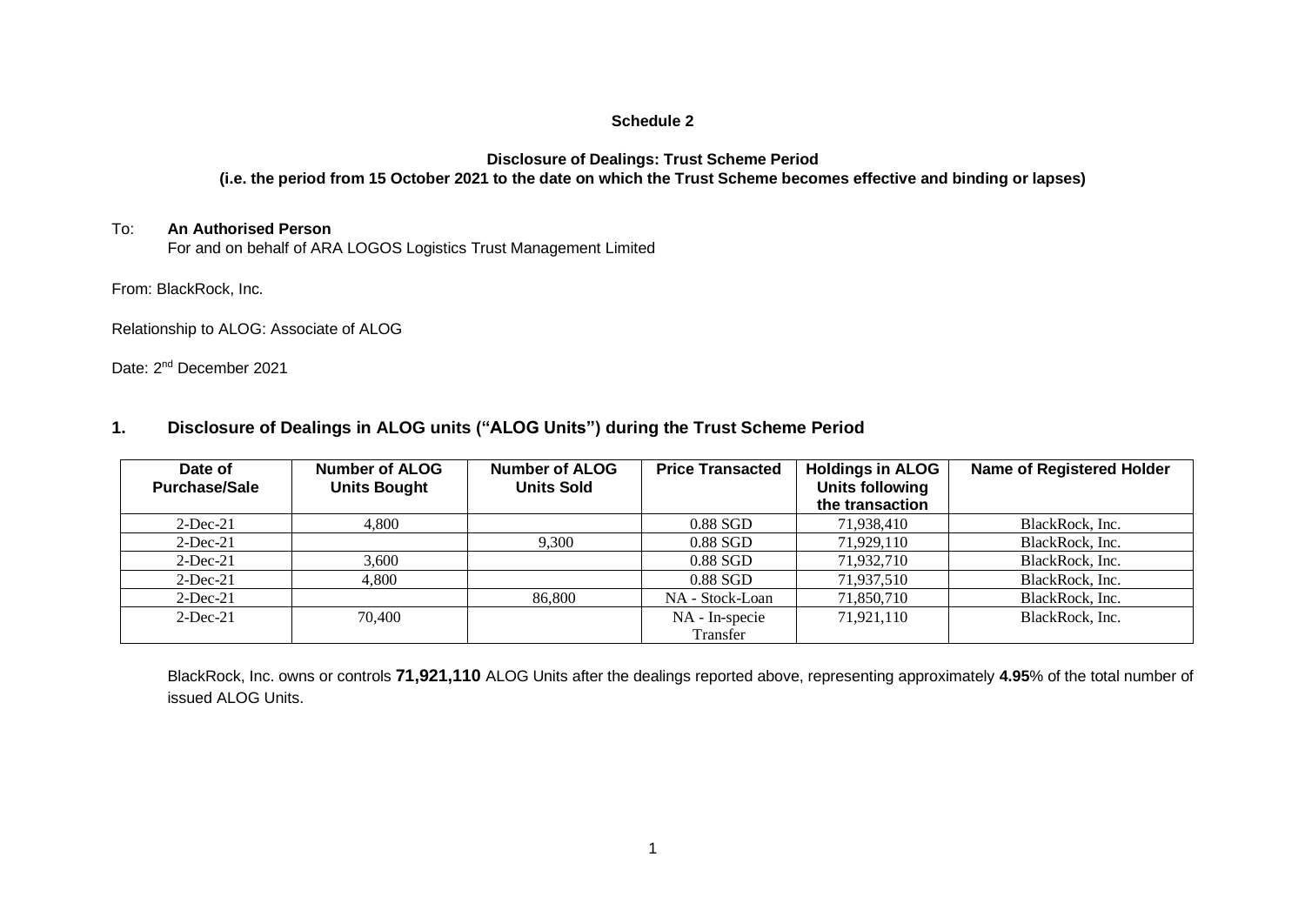# **2. Disclosure of Dealings in ESR-REIT units ("ESR-REIT Units") during the Trust Scheme Period**

| Date of<br><b>Purchase/Sale</b> | <b>Number of ESR-REIT</b><br><b>Units Bought</b> | <b>Number of ESR-REIT</b><br><b>Units Sold</b> | <b>Price Transacted</b> | <b>Holdings in ESR-</b><br><b>REIT Units</b> | <b>Name of Registered Holder</b> |
|---------------------------------|--------------------------------------------------|------------------------------------------------|-------------------------|----------------------------------------------|----------------------------------|
|                                 |                                                  |                                                |                         | following the<br>transaction                 |                                  |
| $2$ -Dec-21                     | 10,100                                           |                                                | 0.475 SGD               | 133,489,938                                  | BlackRock, Inc.                  |
| $2$ -Dec-21                     | 84,700                                           |                                                | 0.4787 SGD              | 133,574,638                                  | BlackRock, Inc.                  |
| $2$ -Dec-21                     | 10,100                                           |                                                | 0.475 SGD               | 133,584,738                                  | BlackRock, Inc.                  |
| $2$ -Dec-21                     | 8,000                                            |                                                | 0.475 SGD               | 133,592,738                                  | BlackRock, Inc.                  |
| $2$ -Dec-21                     |                                                  | 19,500                                         | $0.475$ SGD             | 133,573,238                                  | BlackRock, Inc.                  |
| $2$ -Dec-21                     | 66,000                                           |                                                | N/A - In-specie         | 133,639,238                                  | BlackRock, Inc.                  |
|                                 |                                                  |                                                | Transfer                |                                              |                                  |
| $2$ -Dec-21                     | 38,900                                           |                                                | 0.4782 SGD              | 133,678,138                                  | BlackRock, Inc.                  |
|                                 |                                                  |                                                | Contract for            |                                              |                                  |
|                                 |                                                  |                                                | Difference              |                                              |                                  |
| $2-Dec-21$                      | 22,600                                           |                                                | 0.4787 SGD              | 133,700,738                                  | BlackRock, Inc.                  |
|                                 |                                                  |                                                | Contract for            |                                              |                                  |
|                                 |                                                  |                                                | Difference              |                                              |                                  |
| $2$ -Dec-21                     | 17,500                                           |                                                | 0.4777 SGD              | 133,718,238                                  | BlackRock, Inc.                  |
|                                 |                                                  |                                                | Contract for            |                                              |                                  |
|                                 |                                                  |                                                | Difference              |                                              |                                  |
| $2-Dec-21$                      |                                                  | 147,900                                        | N/A- Stock Loan         | 133,570,338                                  | BlackRock, Inc.                  |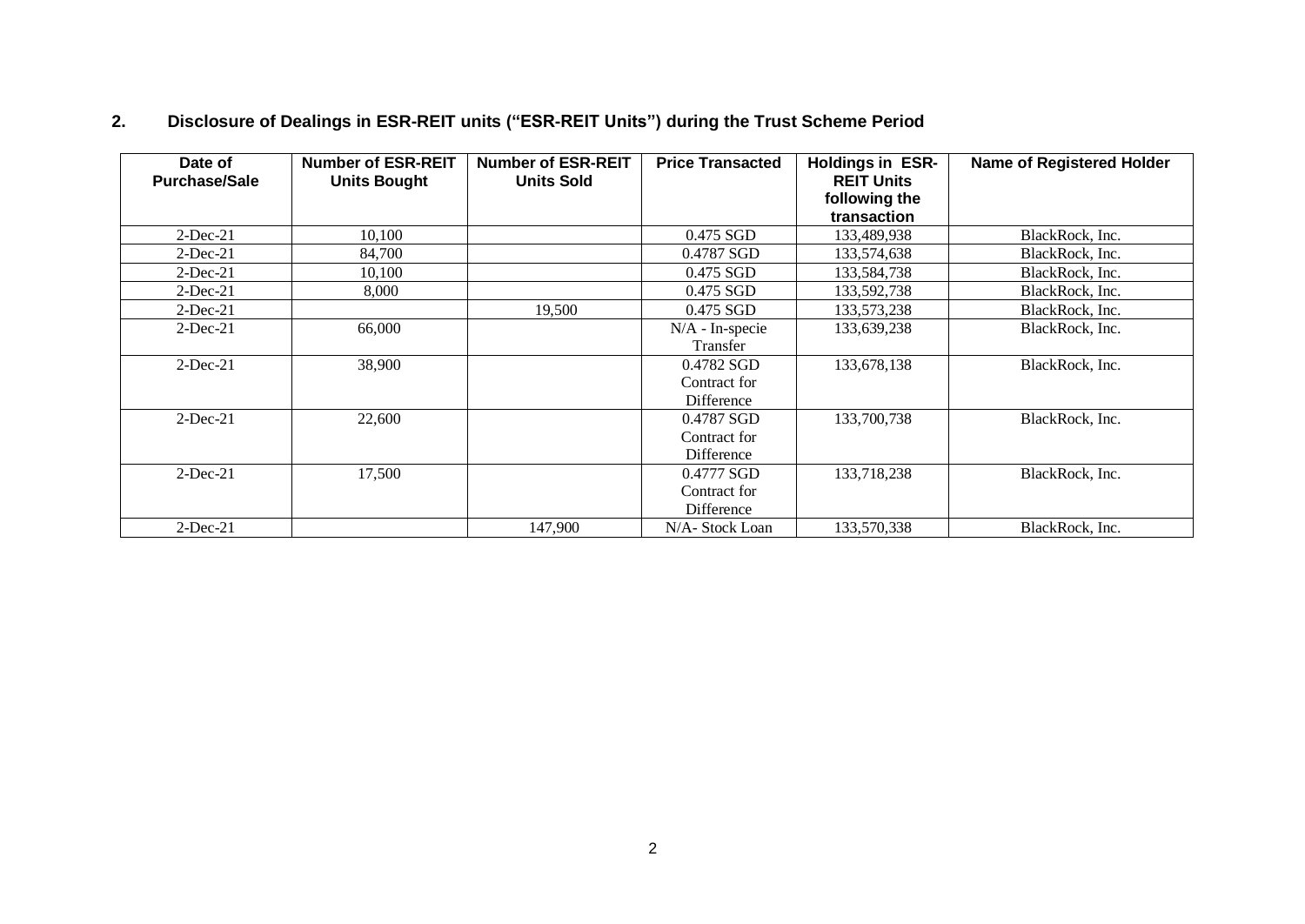BlackRock, Inc. owns or controls **133,570,338** ESR-REIT Units after the dealings reported above, representing approximately **3.33**% of the total number of issued ESR-REIT Units.

# **3. Disclosure of Dealings in ALOG Convertible Securities during the Trust Scheme Period**

| Date of<br><b>Grant/Exercise of</b><br><b>ALOG Convertible</b><br>Securities <sup>(1)</sup> | Number of ALOG<br><b>Convertible</b><br>Securities $(2)$ | <b>Exercise Period of</b><br><b>ALOG Convertible</b><br>Section 13 | <b>Exercise Price of</b><br><b>ALOG Convertible</b><br>Section <sup>(4)</sup> | <b>Holdings in ALOG</b><br><b>Convertible</b><br><b>Securities following</b><br>the Exercise of such<br><b>ALOG Convertible</b><br><b>Securities</b> | <b>Name of Registered</b><br><b>Holder</b> |
|---------------------------------------------------------------------------------------------|----------------------------------------------------------|--------------------------------------------------------------------|-------------------------------------------------------------------------------|------------------------------------------------------------------------------------------------------------------------------------------------------|--------------------------------------------|
|                                                                                             |                                                          |                                                                    |                                                                               |                                                                                                                                                      |                                            |
|                                                                                             |                                                          |                                                                    |                                                                               |                                                                                                                                                      |                                            |

(1) In respect of derivatives, this would be the date of entering into or closing out of the derivative.

 $(2)$  In respect of derivatives, this would be the number of reference securities to which they relate.

 $(3)$  In respect of derivatives, this would be the maturity date of such derivatives.

(4) In respect of derivatives, this would be the reference price of such derivatives.

# **4. Disclosure of Dealings in ESR-REIT Convertible Securities during the Trust Scheme Period**

| Date of<br><b>Grant/Exercise of</b><br><b>ESR-REIT Convertible</b><br>Securities <sup>(1)</sup> | <b>Number of ESR-REIT</b><br><b>Convertible</b><br>Securities $(2)$ | <b>Exercise Period of</b><br><b>ESR-REIT Convertible</b><br>Section <sup>(3)</sup> | <b>Exercise Price of</b><br><b>ESR-REIT Convertible</b><br>Securities <sup>(4)</sup> | <b>Holdings in ESR-REIT</b><br><b>Convertible</b><br><b>Securities following</b><br>the Exercise of such<br><b>ESR-REIT Convertible</b><br><b>Securities</b> | <b>Name of Registered</b><br><b>Holder</b> |
|-------------------------------------------------------------------------------------------------|---------------------------------------------------------------------|------------------------------------------------------------------------------------|--------------------------------------------------------------------------------------|--------------------------------------------------------------------------------------------------------------------------------------------------------------|--------------------------------------------|
|                                                                                                 |                                                                     |                                                                                    |                                                                                      |                                                                                                                                                              |                                            |
|                                                                                                 |                                                                     |                                                                                    |                                                                                      |                                                                                                                                                              |                                            |

 $(1)$  In respect of derivatives, this would be the date of entering into or closing out of the derivative.